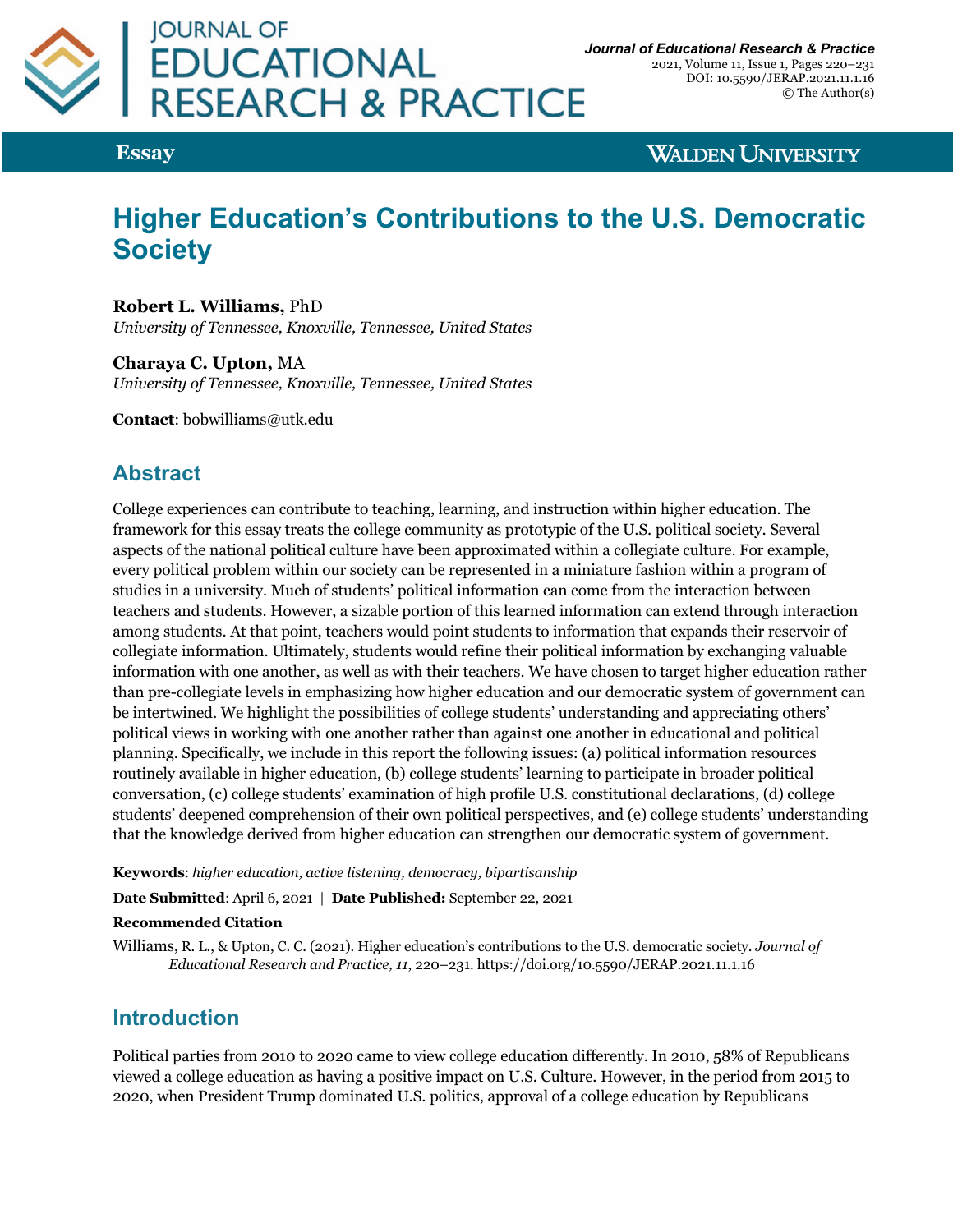dropped to 33% (Pinsker, 2019). Our research review primarily targets how higher education can strengthen our democratic government, including solutions to both routine societal challenges and challenges of historical significance, such as the selection of presidents.

Higher education is an integral part of the U.S. democratic system and the knowledge created within higher education can fundamentally affect democracy. Thus, the most critical questions about higher education are not about how it will affect our political parties, but rather how it can affect our overall democratic system of government. At this point, the emphasis in our society appears to be more on how higher education can strengthen specific parties rather than impact our overall democratic system, which may not emerge from one or more strong parties.

#### **Higher Education Students' Political Information Sources**

Faculty members who teach college courses have been likely to classify themselves as Moderates (46.1%) or Liberals (44.1%), with only 9.2% regarding themselves as Conservatives (Jaschik, 2017). On one liberal college faculty, 61% of faculty members had identified themselves as Liberals, and only 3.9% as Conservatives. Another recent report by Jaschik (2018) of college freshmen revealed that liberalism and conservatism may be progressing toward more equivalent status in higher education among students. A survey of more than 7,000 first-year students in more than 120 4-year colleges revealed that close to 50% of the initially liberal and conservative students became more favorable toward the opposing political orientations from the beginning to the end of their freshmen year.

On the other hand, approximately 20% of the students in the Jaschik report (2018) did not change their preference from their freshmen to sophomore year. Ultimately, about 30% of the students became more negative toward the opposing orientation in their first collegiate year. Although Conservatives and Liberals are not consistently becoming more favorable or negative toward each other in higher education, their movement toward or away from each other in higher education appears to be becoming more similar.

Historical differences in political information sources for liberal and conservative students were reported by viewers of the Fox and CNN television networks more than a decade ago (Rosentiel, 2009). The difference between the percentage of Republican and Democratic viewers was greater on CNN than on FOX during that period and has become even more pronounced, according to a recent report from the Pew Research Center (Jurkowitz et al., 2020). This latter report indicated that the differences in sources from which conservative and liberal students get their political information became more pronounced rather than different during the first decade of the 20th century (see Table 1).

**Table 1.** *Previous Percentages of Political Parties That Viewed Fox News and CNN in 2009*

| <b>News Network</b> | <b>Republicans</b> | <b>Democrats</b> |
|---------------------|--------------------|------------------|
| <b>Fox News</b>     | 39%                | 33%              |
| CNN                 | 18%                | 51%              |

Slightly less than 25% of Liberals and Conservatives cross over periodically to sample news from both Fox and CNN. The difference between Fox and CNN viewers is underscored most graphically by their ratings of President Trump's handling of COVID-19. Specifically, 63% of the Fox viewers rated Trump's early handling of this disease as excellent, whereas only 7% of the CNN viewers rated his handling the virus as excellent (Gramlich, 2019).

Although students and faculty from different political backgrounds differ in their primary sources for political information, they also differed in their broadly-used information sources (e.g., NBC, ABC, CBS, and NPR)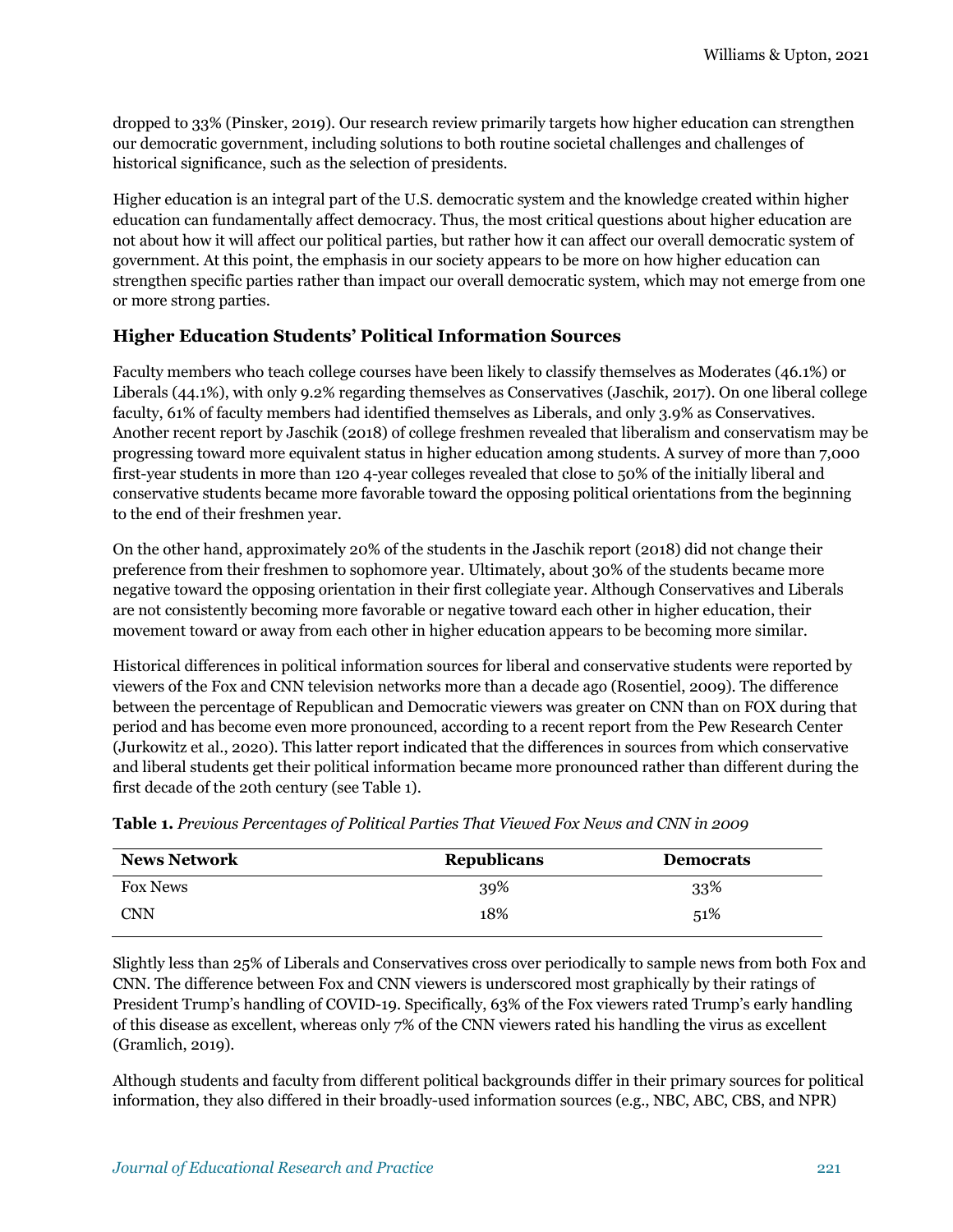with Liberals using these sources substantially more than Conservatives; NPR, in particular, was used several times more by Liberals than Conservatives (Grieco, 2020, April 1). Also, nationally read newspapers (e.g., *New York Times*, *Washington Post*) are accessed several times more frequently by Liberal than Conservative readers (Jurkowitz et al., 2020). Thus, not only do Conservative and Liberal students possibly differ in the political information to which they are exposed in college classes, the political information they bring to those classes is also substantially different for Conservative and Liberal students.

Possible dialogue between teachers and students of different political persuasions can be enhanced by informal question and answer exchanges following teachers' formal presentations of political information. Potential give and take in less formal discussions about political information could include such teacher and student questions as the following: (a) Do party differences or party similarities contribute more to a democratic society? (b) What array of political values contribute the most to a democratic system? (c) How can society determine whether one party is contributing more to a democratic government than is another party? (d) Is it possible that one or more strong political parties can undermine a democratic system of government? Being able to discuss such questions with respectable demeanor could be one of higher education's greatest contributors to our democratic system of government.

#### **College Students' Participation in National Elections**

The primary way college students have been involved in national politics is through voting. All young adults (18+ years old) were authorized to vote in all U.S. states by the 26th amendment to the Constitution in July of 1971. According to the National Center for Educational Statistics (n.d.), data from 2017 showed that out of the 2.9 million students who graduated from high school, approximately 67% of them (1.9 million) also enrolled in college. Recent evidence suggests that universities are producing a higher percentage of voting students than in previous years in the 20th century (Gross, 2018; Nietzel, 2019). In fact, universities doubled the 19% voting rate of college students in the 2014 mid-term election to 40% in the 2018 mid-term election (Thomas et al., 2019).

In the months following the 2020 elections, extreme voting restrictions were advanced in most states by parties whose candidates were not elected in the 2020 national elections (Berman, 2021; Levine, 2021). Possibly no other issue is more important in a democratic society than the specification of voting rights. These proposed voting changes mainly highlight the difficulty versus ease of voting. That dimension primarily specified limited times and locations for voting. In some cases, restricting voting times and locations have appeared to target selected minority groups. Students in higher education will need to consider whether making voting easier or more difficult for everyone will actually favor some groups over other groups. For example, poorer voters are likely to be especially disadvantaged by reducing the times and increasing the distances of voting locations (Sweren-Becker, 2021).

Possibly the most salient issues for discussion following the more formal presentation regarding student voting would be the possibility and impact of making voting more difficult or easy. Questions could target any or all of the following issues. (a) How would increasing the difficulty of voting affect the integrity of voting? (b) How could the increased difficulty of voting be deflected by college students? (c) Why would approximately 50% of college-age adults not participate in national elections? (d) What could teachers and voting students do to elevate this percentage in the college voters to well above 50%? (e) Overall, is the well-being of the U.S. democracy better served by making voting easier or more difficult for prospective voters?

#### **College Students' Assessment of Selected U.S. Constitutional Issues**

Given the possibility that some of the most debatable practices in our Democracy are anchored in the U.S. Constitution, college students need to be well informed about the linkage between current political practices and selected passages in the Constitution. It is not too unusual to hear politicians refer to current political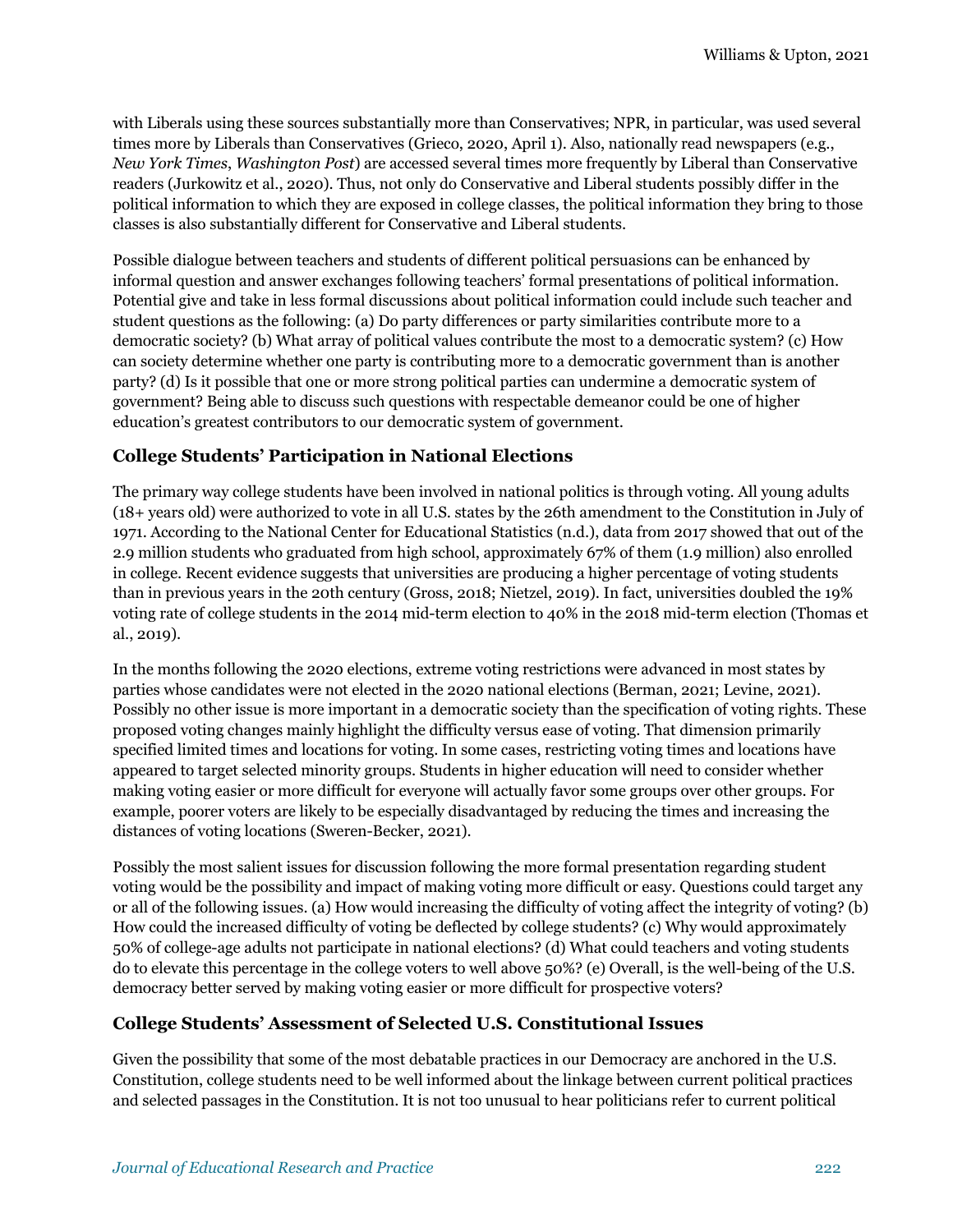disputes as possibly leading to a constitutional crisis. Obviously, these issues can be hotly debated. Consequently, both faculty and students in higher education need to be well informed regarding what constitutional directives may still be debatable in contemporary political circles. One of the most efficient and readable texts on the Constitution is Raphael's book, *The U.S. Constitution* (2017). This book can give substantial background on the Constitution for some of our most contentious political issues.

We believe that three of the most debatable and significant issues anchored in the Constitution relate to the election of presidents, the longevity of appointment to the Supreme Court, and the types of guns that can be purchased for public use. Although all three of these issues can profoundly affect the quality of our society, how we select presidents can have a profound and enduring effect on our country's political integrity. Although individual votes are often considered the most democratic way to select political leaders, two of the last four presidents did not win the national vote. Instead, they were selected by an electoral college in which individuals represented millions of voters in many winner-take-all states.

Another issue about which both politicians and private citizens can be affected for extended periods is the selection of judges for the Supreme Court, which are usually assumed to be lifetime appointments. However, the Constitution does not guarantee lifetime appointments for selected judges, but rather allows them to serve as long as they wish as long as they can do so responsibly (Raphael, 2017). For most judges, that means a time period spanning several decades, possibly the remainder of judges' lives. Consequently, highly biased appointments to the Supreme Court can have adverse lifetime effects even on the youngest voters. Theoretically, judges are presumably appointed to the Supreme Court because of their political neutrality in interpreting the cases brought before the court. With respect to long-term service on the Supreme Court, acting justices have suggested term limits in the range of 15 to 18 years (Buchanan, 2020).

A third highly contentious constitutional issue relates to the type of firearms one can own and use in public areas and for what purposes. According to the Second Amendment, guns were to be used by a well-regulated militia to protect free states from the federal government's domination. However, the United State's relatively recent firearms death rates have been the highest by far of any democratic nation in the world (Gunpolicy.org; Masters & Ro, 2013). Internationally, strict gun laws are usually paralleled by low gun death rates. Even in the U.S., where guns are readily available in most states, the states with stringent gun laws generally have the lowest gun homicides (Schoen, 2018).

The National Rifle Association has been strongly committed to protecting gun owners' rights by insisting on preserving broad interpretation of the Second Amendment. An important gun-control issue to discuss with students is whether this amendment is to be interpreted in the context of the times when the amendment was adopted or in the context of current times. Individuals who oppose some interpretations of the Second Amendment (e.g., any types of guns can be owned) may not insist on the abolishment of the Second Amendment, but rather the restriction of gun use that can kill large groups in a matter of seconds (Waldman, 2014).

Questions that might be appropriate in informal class discussion about constitutional change could include any or all of the following possibilities: (a) What would be the fairest way to select U.S. Presidents? (b) How could college students help most in attempting to change facets of these three constitutional issues? (c) Does our society generally benefit more from working on long-term constitutional changes or targeting short-term societal issues? (d) How has the Constitution adversely affected the passage of gun control? (e) Given the perceived urgency of changing some features of the Constitution, why has changing those features been so difficult?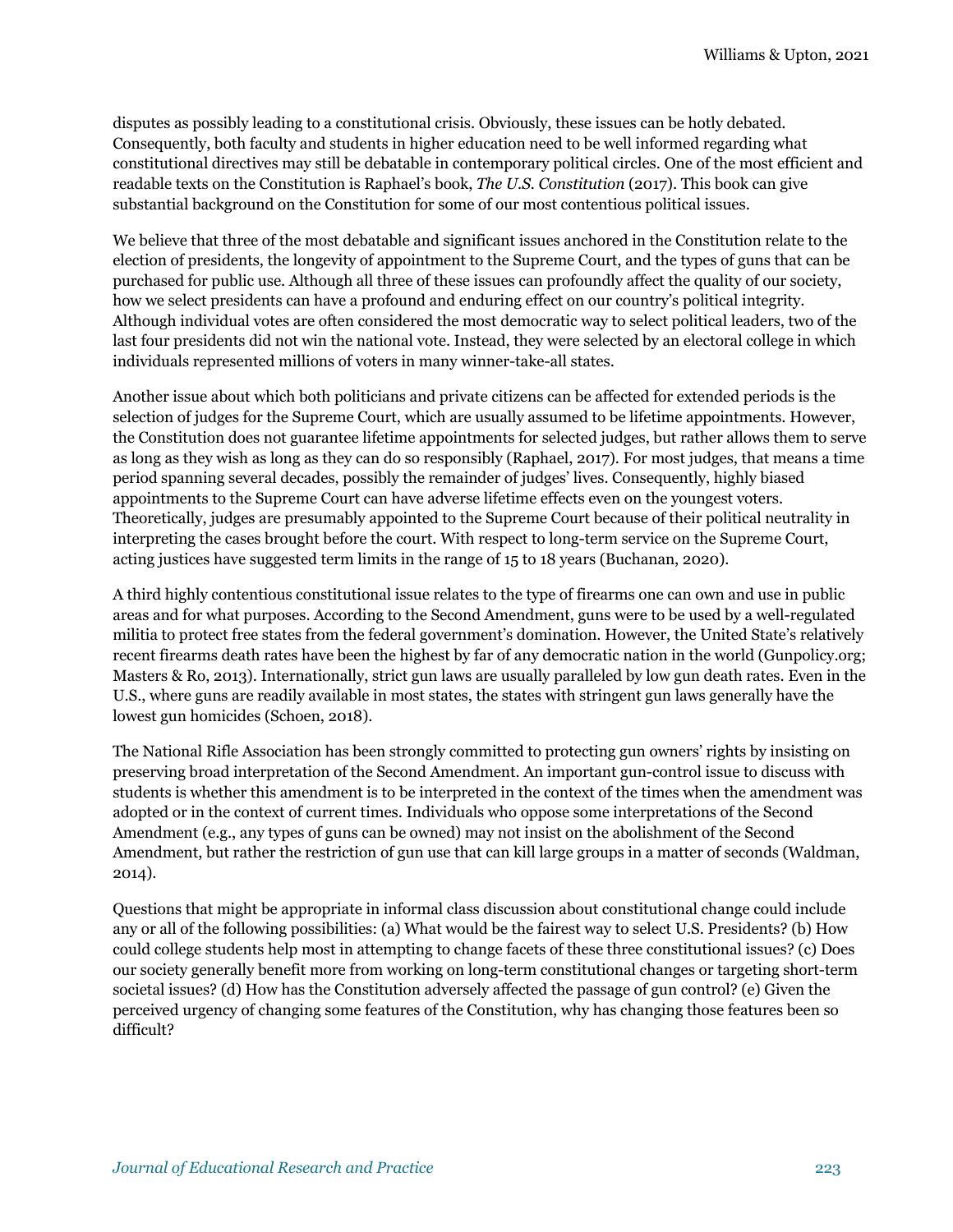#### **College Students' Comprehension of Alternative Political Views**

One of the most significant impediments to effective political discussions between college instructors and students could be the extent to which students misinterpret or misrepresent others' political views. Common tendencies include "missing the point" of another's comment, overstating another's comment, moving the conversation to another issue before closure of a current issue, initially pointing out weaknesses rather than strengths in others' views, shaking one's head while others are speaking, supporting one's own views primarily with ideological claims rather than with empirical data, and fearing that tempering one's own views could be perceived by opposing politicians as procedural weakness. Obviously, there are many ways an authoritative conversation can go off track.

The most effective type of responding to complex educational and/or political conversations is identified in the literature as *active listening*. A succinct goal of active listening has been offered by McNaughton et al. (2007): "The goal in active listening is to develop a clear understanding of the speaker's concerns and also clearly communicate the listener's interest in those issues" (p. 224). In other words, it is important that listeners not proceed with their own views before conveying an understanding of the speaker's perspective (Hoppe, 2007).

Most assuredly, listeners should not state agreement or disagreement with a speaker's comment before an accurate understanding of that view has been acknowledged. Within this framework, Weger et al. (2014) indicated that active listening consists of three phases: (a) showing nonverbal attention to what the speaker is saying; (b) accurately paraphrasing the speaker's message; and (c) asking for further elaboration of the speaker's comments. Actually, active listening is probably the most comfortable form of listening for both speaker and listener.

Unfortunately, political discourse may be a domain where active listening is minimally displayed. Politicians often appear quick to interrupt and discredit others' views. In contrast, active listening is highly practiced in some of the most important professions in U.S. society (Weger et al., 2014), including education (McNaughton et al., 2007); medicine (Bryant, 2009; Fassaert et al., 2007); social work (Rogers & Welch, 2009); and crisis management (Royce, 2005). It may be too late for most veteran politicians to appreciate the importance of active listening in their professional conversations. Still, any attempt to train college students to be politically astute in conversation must heavily emphasize active listening (see Table 2).

| <b>Clarifying statements</b> | <b>Clarifying questions</b> |
|------------------------------|-----------------------------|
| "You're saying that "        | "Are you saying that ?"     |
| "Your point is that "        | "Is your point that ?"      |
| "You believe that "          | "Is your belief that ?"     |
| "You want to know "          | "Are you asking if ?"       |

Given the track record for active listening in both informal and formal contexts, what questions could best address why active listening is not more widely practiced in both contexts? (a) Inasmuch as active listening should be among the most powerful tools of teaching, why don't all teachers practice this communication style in relating to both students and fellow teachers? (b) Why would some individuals not see active listening as a sign of interpersonal strength? (c) What percentage of professional people you have known generally practice active listening? (d) Do most professional individuals you know practice active listening widely? (e) Is active listening equally important in a personal and professional context?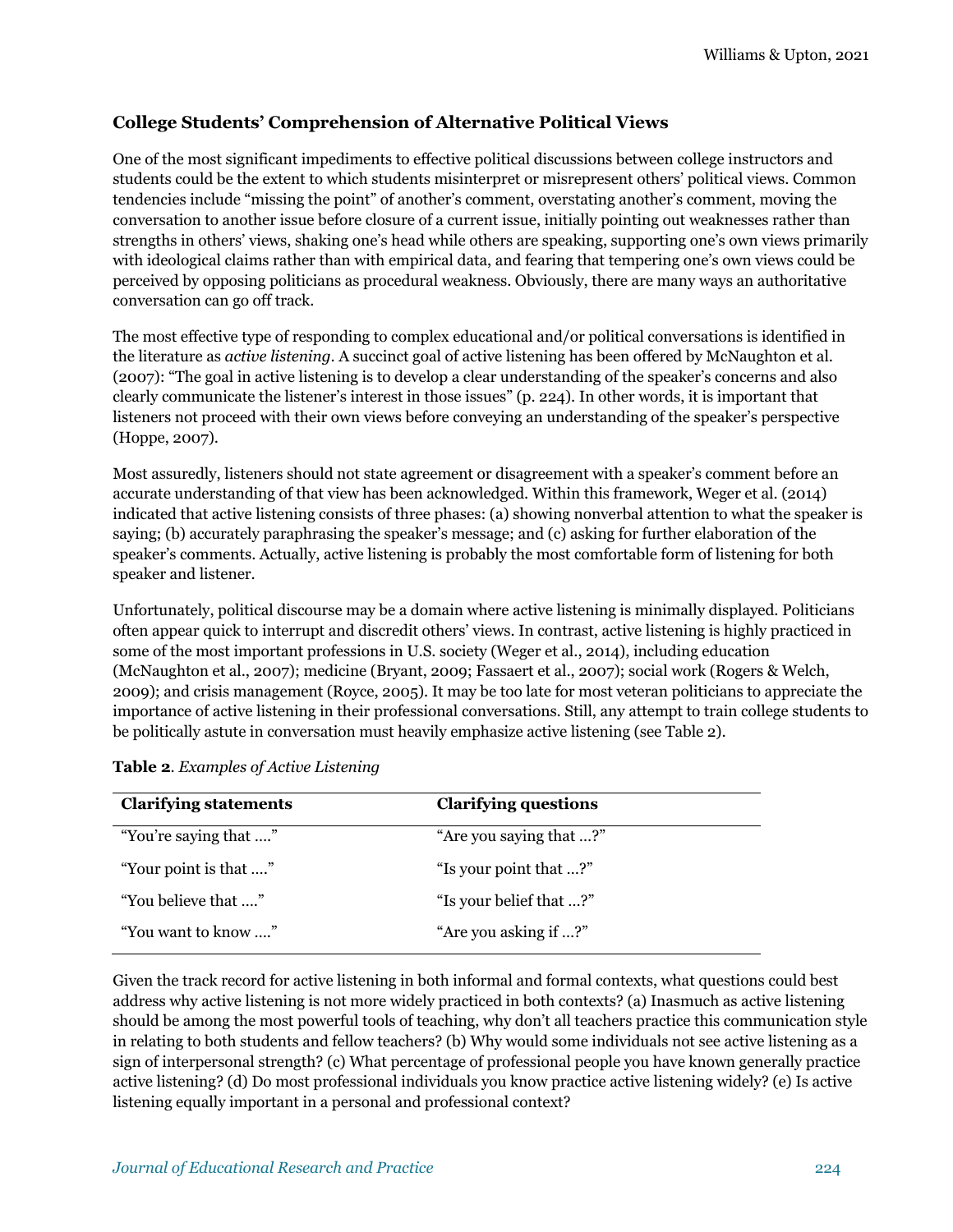#### **College Students' Re-examination of Their Own Views**

Controversy for controversy's sake is not necessarily a productive conversational arrangement. However, the right kind of controversy may be one of the best ways to broaden one's educational and/or political perspectives. We can better appreciate the merit of another's view by attempting to restate the affirmative features of that view. An approach designed to broadly and deeply appreciate others' political views has been labeled *structured controversy* and is one of the least onerous ways of re-examining different views on an issue (Hess, 2009).

The structured controversy model can best be used by small groups of college students having different political views to evaluate an issue, with the students first attempting to accurately represent differences in their views. This process would typically involve three application phases: (a) advocating a randomly assigned view (e.g., partisanship or bipartisanship), (b) representing a different perspective from the first view presented, and (c) constructing a blended combination of multiple views. Structured controversy provides an opportunity for students to articulate not only their current position on an issue but also present and possibly embrace aspects of opposing positions (D'Eon & Proctor, 2001).

Avery et al. (1999) claimed that the structured controversy model could be used in examining the merits of virtually any debatable notion. The teacher begins by identifying two subgroups that can articulate different options for an identified problem. For example, the teacher might identify a partisanship model for one subgroup and a bipartisanship approach for another subgroup addressing a political problem. Some students in both subgroups will likely already favor a bipartisan approach, and others a partisan approach. A random draw will determine which subgroup goes first in presenting its view. For example, one subgroup may be randomly chosen to give its preferred view in the initial round but its less-preferred perspective in the second round, with each subgroup presenting both perspectives and listening to both perspectives across the two rounds.

After each subgroup has made a case for each position and listened to a case made for each position, the combined subgroups across rounds will attempt to reach a consensus preference across those views. In other words, determine if the partisan or the bipartisan approach works better, or possibly some combination of the two approaches might prove more effective. One might be ill-advised to assume that because each subgroup has heard and presented both sides of an issue, they could readily find common ground between the two perspectives. A fundamental assumption underlying this claim is that common ground can best be found if each subgroup has had the experience of advocating each position and listening to others advocate each view. On the other hand, if subgroup members are preoccupied with one approach over another, they may persist with that view even after presenting both views themselves.

There are three possible channels to group decisions: (a) subgroups may stay with their initially preferred positions on an issue; (b) the two subgroups may both support the same position (partisan or bipartisan); (c) the subgroups may blend information from the two positions by combining elements from each position. The third outcome is most aligned with bipartisan problem-solving. Philosophically, a partisan thinker may be preoccupied with "what's in it for me?" On the other hand, the bipartisan thinker may attempt to find or create a solution that would incorporate features of both approaches (bipartisanship and partisanship) to capitalize on the benefits of both types of thinking. The healthiest form of a democracy may be a combination of partisanship and bipartisanship problem solving and planning.

Perhaps the most workable guideline for both of these perspectives would be "the greatest good for the greatest number in a subgroup" (Wareham et al., 2006, p. 656). When two subgroups have reached their conclusion, they can compare those conclusions and seek to unify them if they differ. Thus, any issue being addressed should include the following questions: How could some individuals benefit more from one solution than the other solution? How could the latter solution actually disadvantage some individuals? What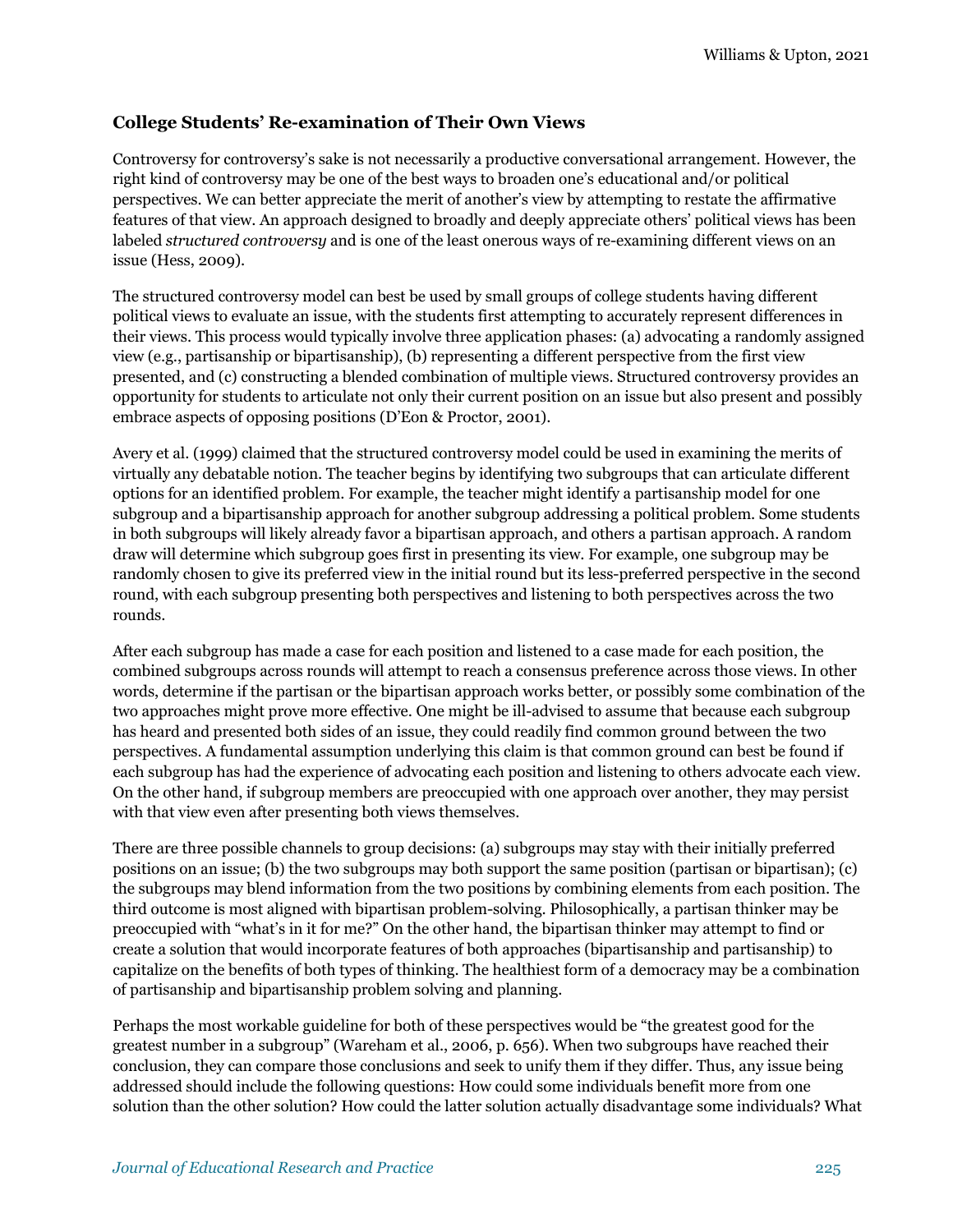solutions might actually benefit both subgroups? One or both subgroups and/or various members of one subgroup may have changed their views. Thus, exposure to both perspectives (bipartisanship and partisanship) may cause some individuals or subgroups to alter their initial preference and to reach an acceptable preference across individuals and/or subgroups (see Table 3).

**Table 3.** *Alternative Outcomes*

| <b>Conclusion reached</b>               | <b>Outcome</b>                      |
|-----------------------------------------|-------------------------------------|
| Keep the initial options intact         | No common ground                    |
| Choose one of the other initial options | One intact stronger option          |
| Blend the two initial options           | Integrated features of both options |

In the informal discussion following the formal presentation of multiple strategies to strengthen democratic government, the following questions may be helpful: (a)How would one integrate those strategies into a government program? (b) How is the blending of personal views one of the best ways to reach group conclusions? (c) How would you integrate the necessary steps in problem-solving to establish some sense of momentum? (d) Would you attempt to first identify the strongest notion for the intended legislation and extent it to kindred notions? (e) How do you convince others that working together leads to stronger outcomes than working competitively? (f) What have been the greatest cooperative achievements in your adult life?

### **College Students' Involvement in Political Bipartisanship**

In an international meta-analysis comparing independent, competitive, and cooperative learning, cooperation proved to be the most effective across 164 studies in North America, Europe, Middle East, Asia, Africa, and the U.S. (Johnson et al., 2000). This cooperative superiority was determined in a variety of assessment procedures, including teacher-made tests, grades, standardized tests, presentations, and educational reports. In an extended meta-analysis involving 46 studies related to team problem-solving, teams having joint goals, mutual rewards, shared resources, and complementary roles outperformed teams working competitively on the different modes of problem-solving.

As attractive as bipartisanship may sound, it is not the principal mode of operation in American politics (Hamre, 2001). U.S. culture appears to have a very strong emphasis on competition in both work and play. Although 54% of responders to a relatively recent Gallup Poll favored compromise among politicians, the strength of that preference differed by party affiliation: 44% of Republicans preferred compromise, while 62% of Democrats favored compromise (Newport, 2017). Conversely, in this same Gallup report, 23% of the Republicans preferred that their political leaders stick to their ideological commitments. In contrast, only 12% of the Democratic responders preferred that their political leaders stand firm in their political allegiance (Newport, 2017).

Despite some attempts by congress to engage political opponents in a bipartisanship analysis, partisanship may still be preferred by voters. Paris's earlier article (2017) on "Breaking Down Bipartisanship; When and Why Citizens React to Cooperation across Party Lines" is one of the more revealing examinations of preferable ways to get things done in congress. Paris concluded that bipartisanship in politics (working across party lines) is supported by the public only when it results in legislative accomplishments (bills are passed). Attempts by Congress to function in a bipartisan fashion appear unlikely to be endorsed by the electorate.

Bipartisanship has occasionally been represented as a moderate approach that is safer than far-right or far-left positions (Fiorina et al., 2005). Trubowitz and Mellow (2005) previously asserted that some politicians periodically vote with the opposing party to project an image of moderation in addressing political problems.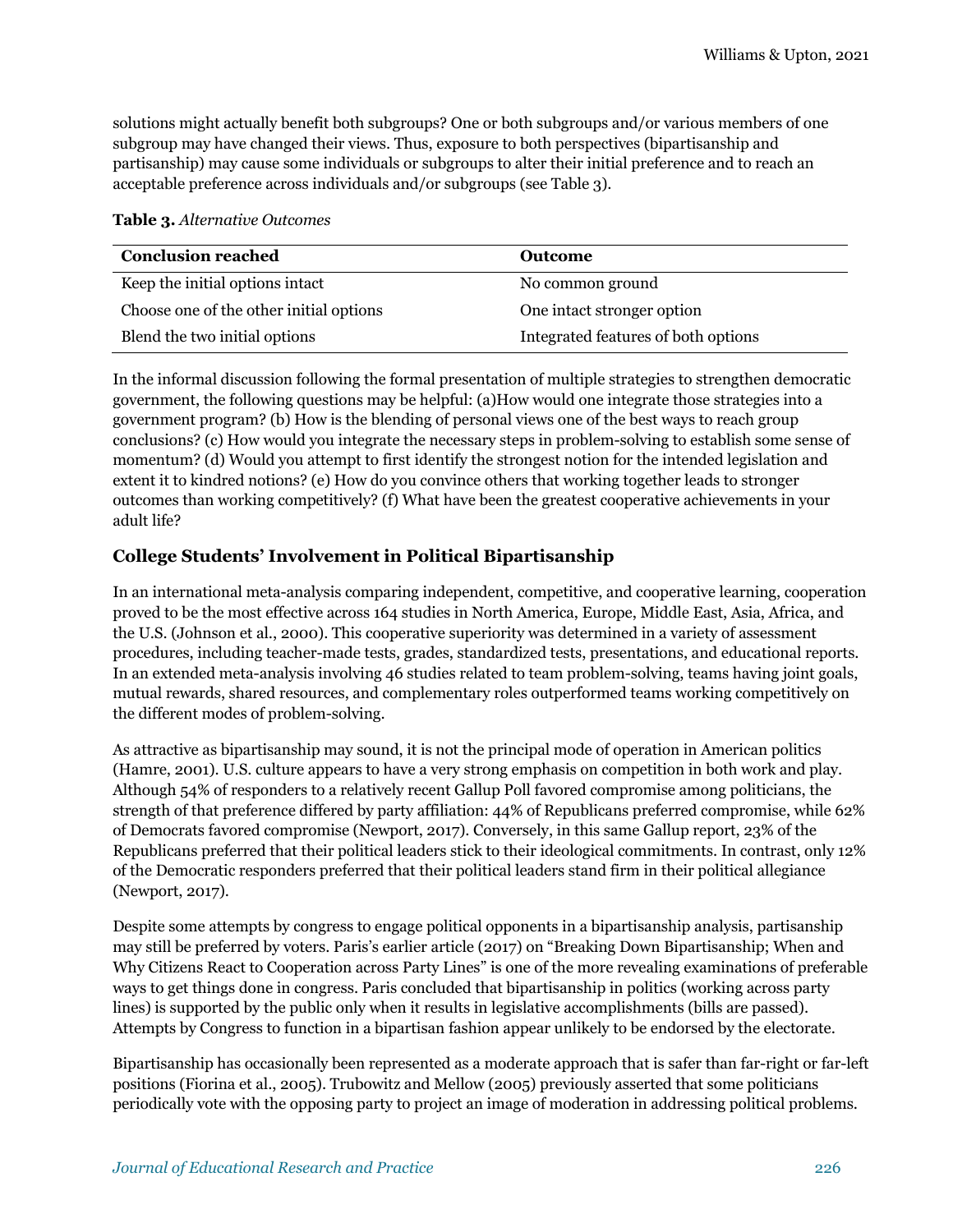Occasionally, voting with the opposing party periodically counters an image of being controlled by specialinterest groups (Hibbing & Theiss-Morse, 2005). Furthermore, political compromise can dispel some of the animosity that many party loyalists have toward opposing party members and even help the party loyalists to listen more favorably to opposing party members (Paris, 2017). Recent research shows that most Americans want political compromise but anticipate that gridlock may get even worsen in this pursuit (Bailey & Elbeshbishi, 2021).

Lest we leave the impression that bipartisan rhetoric in congress would dispel much of the public negativity toward congress, we must underscore Morris and Witting's (2001) finding that congress's bipartisan rhetoric may intensify disapproval of congress's mode of operation. The distaste for typical congressional rhetoric is so deep and pervasive that any public exposure to congressional dialogue can precipitate distaste from the public. Our speculation is that much of this negativity has been spawned by how many congressional members have historically discredited others' views and sometimes even their integrity.

In a relatively recent publication, the late Senator Richard Lugar and former Representative Lee Hamilton expressed an international need for the U.S. to present a unified, bipartisan front (Lugar & Hamilton, 2018). They recounted several instances in which prominent congressmen worked across party lines, even with an opposing president, to pass legislation dealing with such issues as the Anglo-Irish agreement and prohibition of torture against political prisoners. Also noteworthy, the Lugar Center publishes a Bipartisan Index that highlights examples of members of congress working across party lines to co-sponsor global arms control and food availability for the starving.

In Goodheart's (2010) contrast of the presidential styles of Barack Obama and Franklin Delano Roosevelt, Goodheart described Obama's style as "cool and self-possessed temperament" and Roosevelt's style as "engaging warmth and passion." However, Goodheart concluded his treatise with the observation that what the two presidential styles had in common was the "knowledge that politics in a democracy is the art of compromise" (p. 293). It may be that eventual compromise is more attainable in politics than members of opposing parties are inclined to admit. On the other hand, if participants (students in this case) can initially agree on something that each party can gain from in a mutual quest, they may become more comfortable in later discussing the possibilities of compromise.

In the informal discussion following the formal weighting of partisanship and bipartisanship in government, what would be some cogent questions regarding these notions in higher education and national politics? (a) What would be your personal preference for working in a bipartisanship versus nonpartisanship framework? (b) How often do you work in a partisan versus bipartisan context? (c) What has been your very best bipartisan work experience? (d) What has been your most problematic bipartisan work experience? (e) How will you avoid that problematic experience in the future?

### **Higher Education's Possible Contributions to a Democratic Society**

To provide an example of how teachers could engage students in an informal examination of information included in teachers' formal presentations, we generated a series of questions that both teachers and students could introduce about the teacher's formal presentation of selected topics. Our suggested questions were initially introduced in the different sections of this report. We have left informal discussion of the selected questions up to teachers and students to examine.

These questions are potential issues that teachers and students could introduce to expand the scope and depth of formal information included in the various areas of this report. However, they are not intended to represent the full scope of questions that teachers and students might pose to expand and deepen discussion of issues covered in our report. Over time, teachers may expand their list of follow-up questions to see which topics are most conducive to further teacher-student discussion of this report. Starting questions are included in Table 4.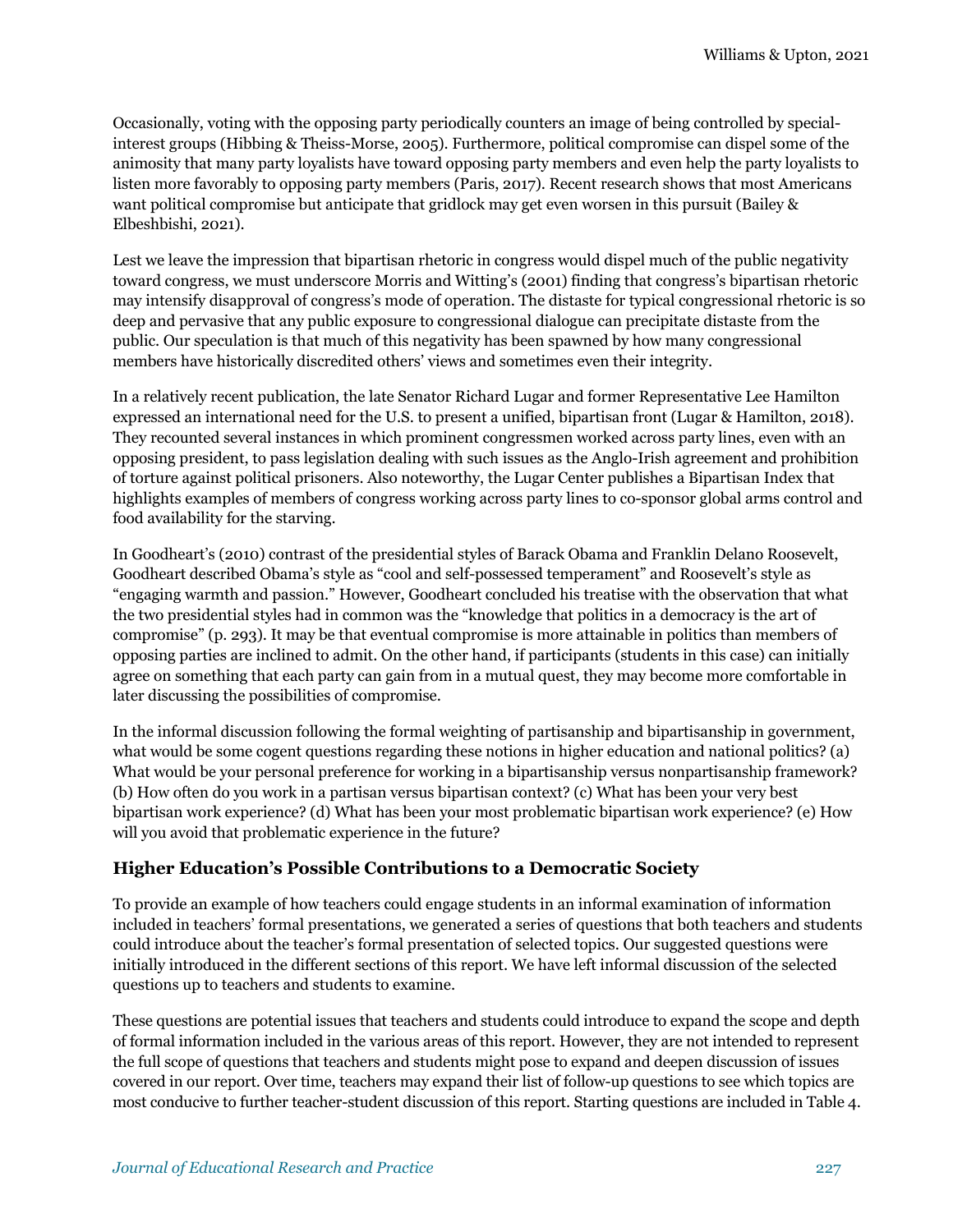| <b>Discussion topic</b>                                      | <b>Potential questions</b>                                                                                                                                                                                          |
|--------------------------------------------------------------|---------------------------------------------------------------------------------------------------------------------------------------------------------------------------------------------------------------------|
| Political information sources in higher<br>education         | • Do party differences or party similarities contribute<br>the most to a democratic society?<br>• What array of political values contribute the most to a<br>democratic society?                                    |
| College students' participation in<br>politics               | • How would increasing the difficulty of voting affect the<br>integrity of voting?<br>• Why would approximately 50% of college-age adults<br>not participate in national elections?                                 |
| Possible changes in the Constitution                         | • What would be the fairest way to select U.S.<br>Presidents?<br>• How has the Constitution adversely affected the<br>passage of gun control?                                                                       |
| Pros and cons of alternative political<br>views              | • Why could active listening be among the most effective<br>teacher contributions to informal discussion with<br>students?<br>• Is active listening equally important in a personal<br>versus professional context? |
| College students' re-evaluation of their<br>views            | • How is blending personal views one of the best ways to<br>construct group outcomes?<br>• Why is working cooperatively better than working<br>competitively in reaching group conclusions?                         |
| College students' involvement in<br>political bipartisanship | • What is the success rate of bipartisanship versus<br>partisanship in U.S. government planning?<br>What are the most workable versus the most<br>problematic bipartisan practices?                                 |

**Table 4.** *Examples of Student-Teacher Discussion Questions*

Among our society's various political domains, higher education must assume an increasing role in promoting and protecting students' rights and responsibilities to vote. The logistics of free and fair elections, the multiplicity of voting opportunities, the protection of voters from intimidation, and most of all, extensive information on the major issues on which individuals vote. In other words, promoting all the reasons for students voting in democratic elections may constitute the greatest political challenge in higher education's becoming a prototype of democratic societies internationally. As Nelson Mandela once said, "Democracy and human rights are inseparable. We cannot have one without the other."

Among the questions that may prevail from examining a potential connection between higher education and a democratic U.S. society would be what constitutes the strongest link between the two domains. (a) The first question would be whether we can have one without the other. Can we have all the "bells and whistles" described for higher education without a society that functions democratically? (b) If not, what are the features that must prevail in higher education to nurture a democratic society? (c) On the other hand, what is indispensable in a democratic society to foster the pursuit of truth in all domains and at all levels of higher education?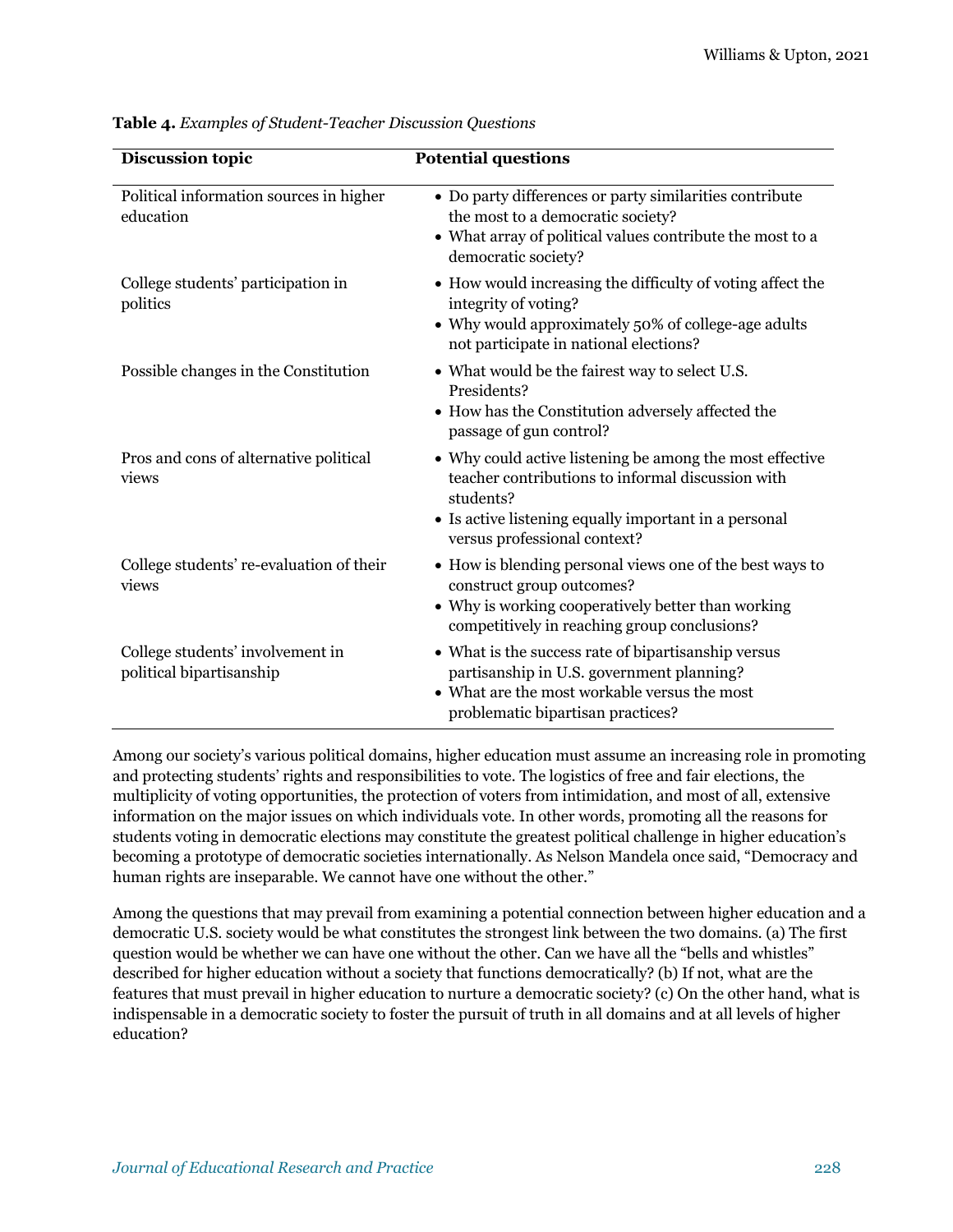#### **References**

- Avery, P. G., Johnson, D. W., Johnson, R. T., & Mitchell, J. M. (1999). Teaching an understanding of war and peace through structured academic controversies. In A. Raviv, L. Oppenheimer & D. Bar-Tal (Eds.), *How children understand war and peace* (pp. 260–280). Jossey-Bass.
- Bailey, P. M., & Elbeshbishi, S. (2021, April 27). *Hidden Common Ground poll: Americans want compromise but think political gridlock will worsen*. USA Today. https://www.usatoday.com/story/news/politics/elections/hiddencommonground/2021/04/27/americ ans-want-compromise-but-think-divides-worsen-poll-finds/7201888002/
- Berman, A. (2021, April 1). 361 voter suppression bills have already been introduced this year. *Mother Jones*. https://www.motherjones.com/politics/2021/04/361-voter-suppression-bills-have-already-beenintroduced-this-year
- Bryant, I*.* (2009). The art of active listening. *Practice Nurse 37*(6), 49–52*.* https://www.fau.edu/CLASS/CRLA/Level\_One/The\_art\_of\_active\_listening.pdf
- Buchanan, M. J. (2020). The need for Supreme Court term limits. Center for American Progress. https://americanprogress.org/issues/reports/2029/08/03/488518/need-supreme-court-term-limits
- D'Eon, M., & Proctor, P. (2001). An innovative modification to structured controversy. *Innovations in Education and Teaching International, 38*(3), 251–256. https://doi.org/10.1080/14703290110051398
- Fassaert, T., van Dulmen, S., Schellevis, F., & Bensing, J. (2007). Active listening in medical consultations: Development of the Active Listening Observation Scale. *Patient Education & Counseling, 68*(3), 258– 264. https://doi.org/10.1016/j.pec.2007.06.011
- Fiorina, M. P., Abrams, S. J., & Pope, J. (2005). *Culture war? The myth of a polarized America.* Longman.
- Goodheart, E. (2010). Deconstructing left and right: The case for bipartisanship. *Society 47*(4), 286–294. https://doi.org/10.1007/s12115-010-9342-2
- Gramlich, J. (2019, January 30). Partisans agree political leaders should be honest and ethical, disagree whether Trump fits the bill. *Pew Research Center.* https://www.pewresearch.org/facttank/2019/01/30/partisans-agree-political-leaders-should-be-honest-and-ethical-disagree-whethertrump-fits-the-bill/
- Grieco, E. (2020, April 1). Americans' major sources for political news vary by party & age. Pew Research Center*.* https://www.pewresearch.org/fact-tank/2020/04/01/americans-main-sources-for-politicalnews-vary-by-party-and-age/
- Gross, K. (2018, April 16). A new way to rank colleges: What percentage of students vote? *New England Board of Higher Education*. https://nebhe.org/journal/a-new-way-to-rank-colleges-what-percentageof-students-vote/

Gunpolicy.org. (n.d.). https://www.gunpolicy.org/

- Hamre, J. J. (2001). Redefining bipartisanship. *The Washington Quarterly. 24*(2), 131–136.
- Hess, A. (2020, August 24). 71% of college students plan to vote in 2020—and they heavily prefer Biden over Trump. *CNBC Make It.* https://cnb.cx/3j2tFs0
- Hess, D. E. (2009). *Controversy in the classroom.* Routledge.
- Hibbing, J. R., & Theiss-Morse, E. (2005). *Stealth democracy: Americans' beliefs about how government should work*. Cambridge University Press.
- Hoppe, M. H. (2007). Lending an ear: Why leaders must learn to listen actively. *Leadership in Action*, 27, 11– 14.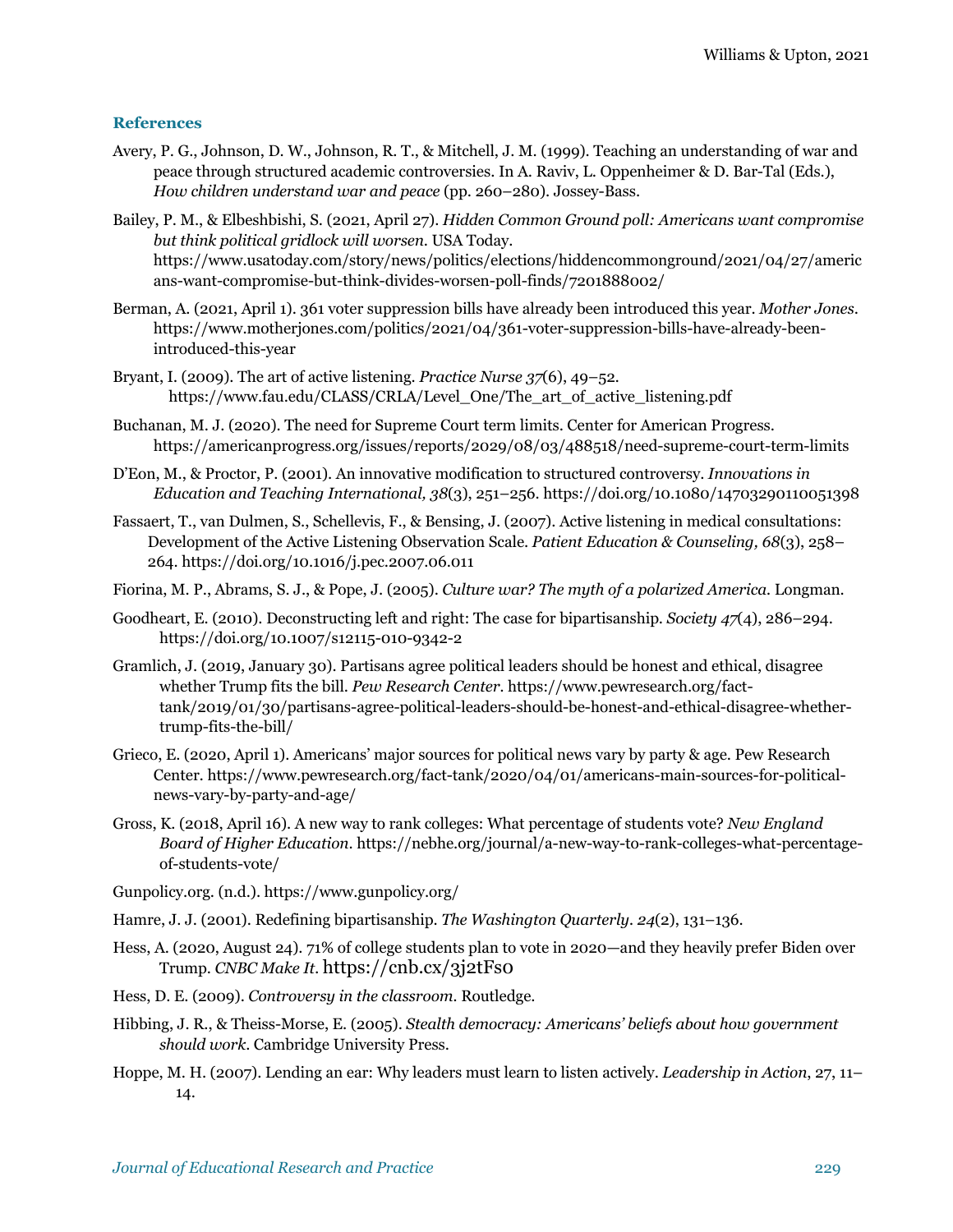- Jaschik, S. (2017, February 27). Professors and politics: What the research says. *Inside Higher Education.*  https://www.insidehighered.com/news/2017/02/27/research-confirms-professors-lean-leftquestions-assumptions-about-what-means
- Jaschik, S. (2018, February 5). *Liberal indoctrination? Not so much*. Inside Higher Education. https://www.insidehighered.com/news/2018/02/05/research-suggests-colleges-broaden-studentspolitical-views
- Johnson, D. W., Johnson, R. T., & Stanne, M. B. (2000). *Cooperative learning methods: A meta-analysis.* University of Minnesota.
- Jurkowitz, M., Mitchell, A., Sheaer, E., & Walker, M. (2020, January 24). U.S. Media Polarization and the 2020 Election: A Nation Divided. *Pew Research Center*. https://www.journalism.org/wpcontent/uploads/sites/8/2020/01/PJ\_2020.01.24\_Media-Polarization\_FINAL.pdf
- Levine, S. (2021, January 28). Republicans considering more than 100 bills to restrict voting rights. *The Guardian.* https://www.theguardian.com/us-news/2021/jan/28/republicans-considering-100-billsrestrict-voting-rights
- Lugar, R., & Hamilton, D. (2018). A national security imperative: Bipartisan cooperation. *The Hill.* https://thehill.com/blogs/congress-blog/foreign-policy/410146-a-national-security-imperativebipartisan-cooperation
- McNaughton, D. E., Hamlin, D., McCarthy, J., Head-Reeves, D., & Schreiner, M. (2007). Learning to listen: Teaching an active listening strategy to preservice education professionals. *Topics in Early Childhood in Special Education,* 27(4), 223–231. https://doi.org/10.1177/0271121407311241
- Morris, J., & Witting, M. (2001). Congressional partisanship, bipartisanship and public opinion.: An experimental analysis. *Politics and Policy, 20*(1), 47–67. https://doi.org/10.1111/j.1747- 1346.2001.tb00583.x
- National Center for Educational Statistics. (2019, February). *Immediate College Enrollment Rate.* Retrieved on February 15, 2019, from https://nces.ed.gov/programs/coe/indicator\_cpa.asp
- Newport, F. (2017, October 9). Americans favor compromise to get things done in Washington. *Gallup Poll.* https://news.gallup.com/poll/220265/americans-favor-compromise-things-done-washinngton.aspx
- Nietzel, M. T. (2019, September 24). College students voting doubled in 2018. What it could mean for 2020. *Forbes.* https://www.forbes.com/sites/michaeltnietzel/2019/09/24/college-students-take-to-thevoting-booth/?sh=6139d3d253e0
- Paris, C. (2017). Breaking down bipartisanship. When and why citizens react to cooperation across party lines. *Public Opinion Quarterly, 81*(2), 473–494. https://doi.org/10.1093/poq/nfw089
- Pinsker, J. (2019, August 21). Republicans changed their mind about higher education really quickly. *The Atlantic.* https://www.theatlantic.com/education/archive/2019/08/republicans-conservativescollege/596497/
- Raphael, R. (2017). *The U.S. Constitution*. Vintage Books.
- Rogers, A., & Welch, B. (2009). Using standardized clients in the classroom. An evaluation of a training module to teach active listening skills to social work students. *Journal of Teaching in Social Work, 29*(2), 153–168. https://doi.org/10.1080/08841230802238203
- Rosentiel, T. (2009, October 30). Partisanship and cable news audiences. *Pew Research Center*. https://www.pewresearch.org/2009/10/30/partisanship-and-cable-news-audiences/
- Royce, T. (2005). The negotiation and the bomber: Analyzing the critical role of active listening in crisis negotiation. *Negotiation Journal*, *21*, 5–27.